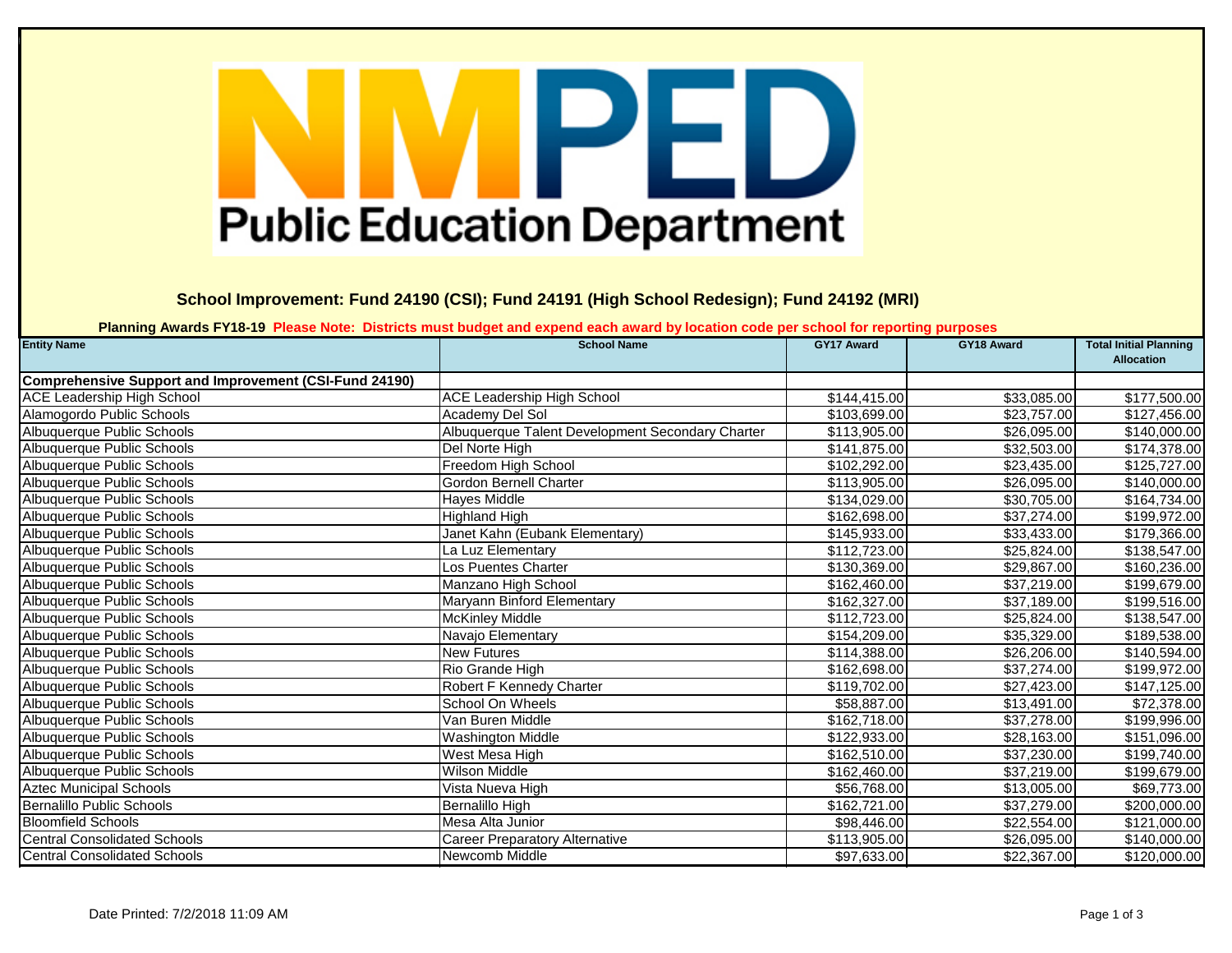## PED **Public Education Department**

**School Improvement: Fund 24190 (CSI); Fund 24191 (High School Redesign); Fund 24192 (MRI)**

**Planning Awards FY18-19 Please Note: Districts must budget and expend each award by location code per school for reporting purposes**

| <b>Entity Name</b>                                               | <b>School Name</b>                        | GY17 Award        | GY18 Award     | <b>Total Initial Planning</b><br><b>Allocation</b>                 |
|------------------------------------------------------------------|-------------------------------------------|-------------------|----------------|--------------------------------------------------------------------|
| Comprehensive Support and Improvement (CSI-Fund 24190-continued) |                                           |                   |                |                                                                    |
| Cuba Independent Schools                                         | Cuba High School                          | \$162,719.00      | \$37,281.00    | \$200,000.00                                                       |
| Española Public Schools                                          | <b>Carlos Vigil</b>                       | \$200,961.00      | \$46,039.00    | \$247,000.00                                                       |
| Farmington Municipal Schools                                     | Rocinante High                            | \$155,399.00      | \$35,601.00    | \$191,000.00                                                       |
| <b>Gallup-McKinley County Schools</b>                            | <b>Gallup Central High School</b>         | \$98,079.00       | \$22,469.00    | \$120,548.00                                                       |
| <b>Gallup-McKinley County Schools</b>                            | Miyamura High                             | \$113,905.00      | \$26,095.00    | \$140,000.00                                                       |
| Health Leadership High School                                    | Health Leadership High School             | \$162,719.00      | \$37,281.00    | \$200,000.00                                                       |
| <b>House Municipal Schools</b>                                   | House High                                | \$164,511.00      | \$37,689.00    | \$202,200.00                                                       |
| Las Montañas Charter School                                      | Las Montanas Charter High School          | \$144,838.00      | \$33,182.00    | \$178,020.00                                                       |
| Media Arts Collaborative Charter School (MACCS)                  | Media Arts Collaborative Charter          | \$135,087.00      | \$30,948.00    | \$166,035.00                                                       |
| Pecos Independent School District                                | Pecos High                                | \$128,912.00      | \$29,533.00    | \$158,445.00                                                       |
| Pojoaque Valley Public Schools                                   | Pojoaque 6th Grade Academy                | \$68,973.00       | \$15,802.00    | \$84,775.00                                                        |
| Rio Rancho Public Schools                                        | <b>Independence High School</b>           | \$112,233.00      | \$25,712.00    | \$137,945.00                                                       |
| Santa Fe Public Schools                                          | Academy at Larragoite                     | \$102,238.00      | \$23,414.00    | \$125,652.00                                                       |
| Santa Fe Public Schools                                          | Early College Opportunities               | \$113,905.00      | \$26,095.00    | \$140,000.00                                                       |
| Six Directions Indigenous Charter School                         | Six Directions Indigenous Charter School  | \$162,655.00      | \$37,264.00    | \$199,919.00                                                       |
| Socorro Consolidated Schools                                     | Raymond Sarracino Middle                  | \$162,719.00      | \$37,281.00    | \$200,000.00                                                       |
| Zuni Public School District                                      | Shiwi Tsana Elementary                    | \$162,428.00      | \$37,212.00    | \$199,640.00                                                       |
| Zuni Public School District                                      | Zuni High School                          | \$162,104.00      | \$37,137.00    | \$199,241.00                                                       |
| <b>Subtotal</b>                                                  | <b>Comprehensive Support Intervention</b> | \$6,107,716.00    | \$1,399,253.00 | \$7,506,969.00                                                     |
| <b>Entity Name</b>                                               | <b>School Name</b>                        | <b>GY17 Award</b> | GY18 Award     | <b>Total Initial Planning</b><br>and Year-One<br><b>Allocation</b> |
| High School Redesign (HS Redesign-Fund 24191)                    |                                           |                   |                |                                                                    |
| <b>Belen Consolidated Schools</b>                                | Belen High                                | \$100,000.00      |                | \$100,000.00                                                       |
| Bernalillo Public Schools                                        | Bernalillo High                           | \$100,000.00      |                | \$100,000.00                                                       |
| Cuba Independent Schools                                         | Cuba High School                          | \$100,000.00      |                | \$100,000.00                                                       |
| Española Public Schools                                          | Espanola High School                      | \$100,000.00      |                | \$100,000.00                                                       |
| <b>Farmington Municipal Schools</b>                              | Rocinante High                            | \$100,000.00      |                | \$100,000.00                                                       |